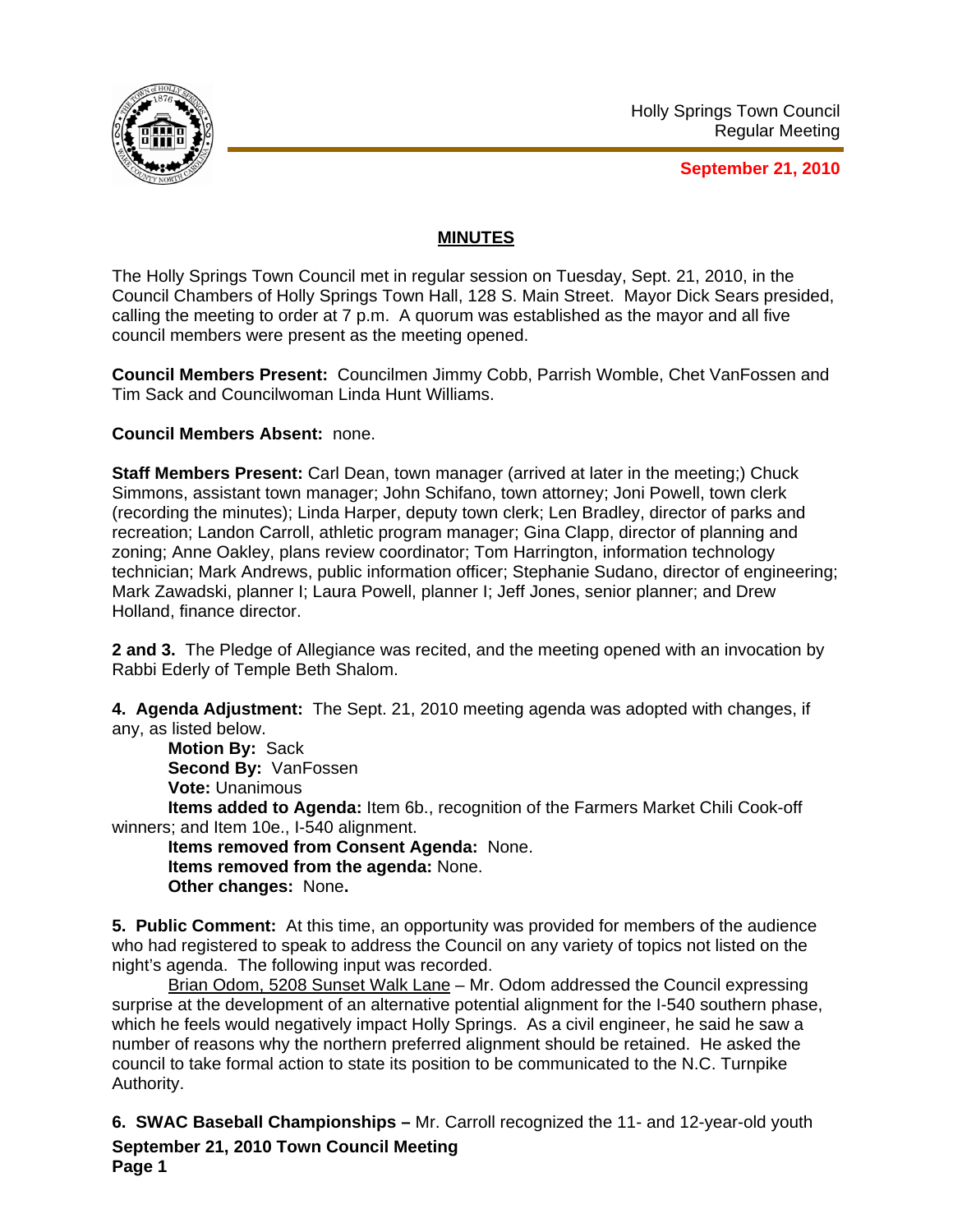baseball All-Star team for its recent accomplishments. The 11-12 team competed in the annual Statewide Athletic Committee (SWAC) baseball competition. The team first won the district tournament held in Kenly. The 11-12 team then won the 12-year-old SWAC state tournament held in Holly Springs

**Action:** None.

**6b. Chili Cook-off** – Ms. Oakley recognized winners of the first annual Farmers Market Chili Cook-off. She reported that celebrity judges selected My Way Tavern to take the first place award for professional entrants. She also reported that Team Stallings won in the amateur division. Team Stallings also took the People's Choice Award, as judged by chili cook-off spectators.

**7a. Public Hearing: Annexation Petition A10-05, Rex Healthcare** – Mr. Jones said the Town has received a petition for voluntary annexation of approximately 6.12 acres located along NC Hwy 55. The property owner is Rex Hospital, Inc.

The petition meets all the statutory requirements for annexation.

 With that explanation completed, Mayor Sears opened the public hearing to accept input. The following comments were recorded: None.

There being no comments, the public hearing was closed.

**Action:** The Council approved a motion to adopt Annexation Ordinance A10-05 annexing approximately 6.12 acres owned by Rex Hospital, Inc., and more particularly described as Wake County PIN: 0648-88-6754, into the corporate limits of the Town of Holly Springs.

**Motion By:** VanFossen **Second By:** Womble **Vote:** Unanimous

*A copy of Annexation Ordinance A10-05 is incorporated into these minutes as addendum pages.* 

Councilman VanFossen asked that he be recused from the meeting, despite no direct or financial interest in the upcoming case. He said he had a business connection with a former tenant of the same building in which the applicant in Item 7b. occupies.

The Town Attorney said there would be no penalty if the Council were to recuse Councilman VanFossen, despite the General Statute provision that an elected official should vote on all matters except those in which there is a direct and substantial financial interest.

**Action:** The Council approved a motion to recuse Councilman VanFossen from the meeting.

**Motion By:** Williams **Second By:** Cobb **Vote:** Unanimous. A quorum of the Council still was present.

**7b. Public Hearing: Ordinance 10-12, UDO Amendment -** Mr. Zawadski said the Town has received a request for a Unified Development Ordinance (UDO) amendment to add Religious Uses as a Special Exception within the LI: Light Industrial Zoning District.

 He said a religious organization would like to locate its offices and worship facilities on property within the Light Industrial (LI) zoning district; however, religious uses are not permitted within the LI district, so staff cannot approve permits for this facility at that location.

 He said according to NCGS 160A-388(d), the organization cannot request a "Use-Variance" from the Board of Adjustment or Town Council to allow it to be at the location being considered; therefore, the group is applying for a UDO amendment to allow Religious Uses as a Special Exception within the LI District. This is a change that would impact all properties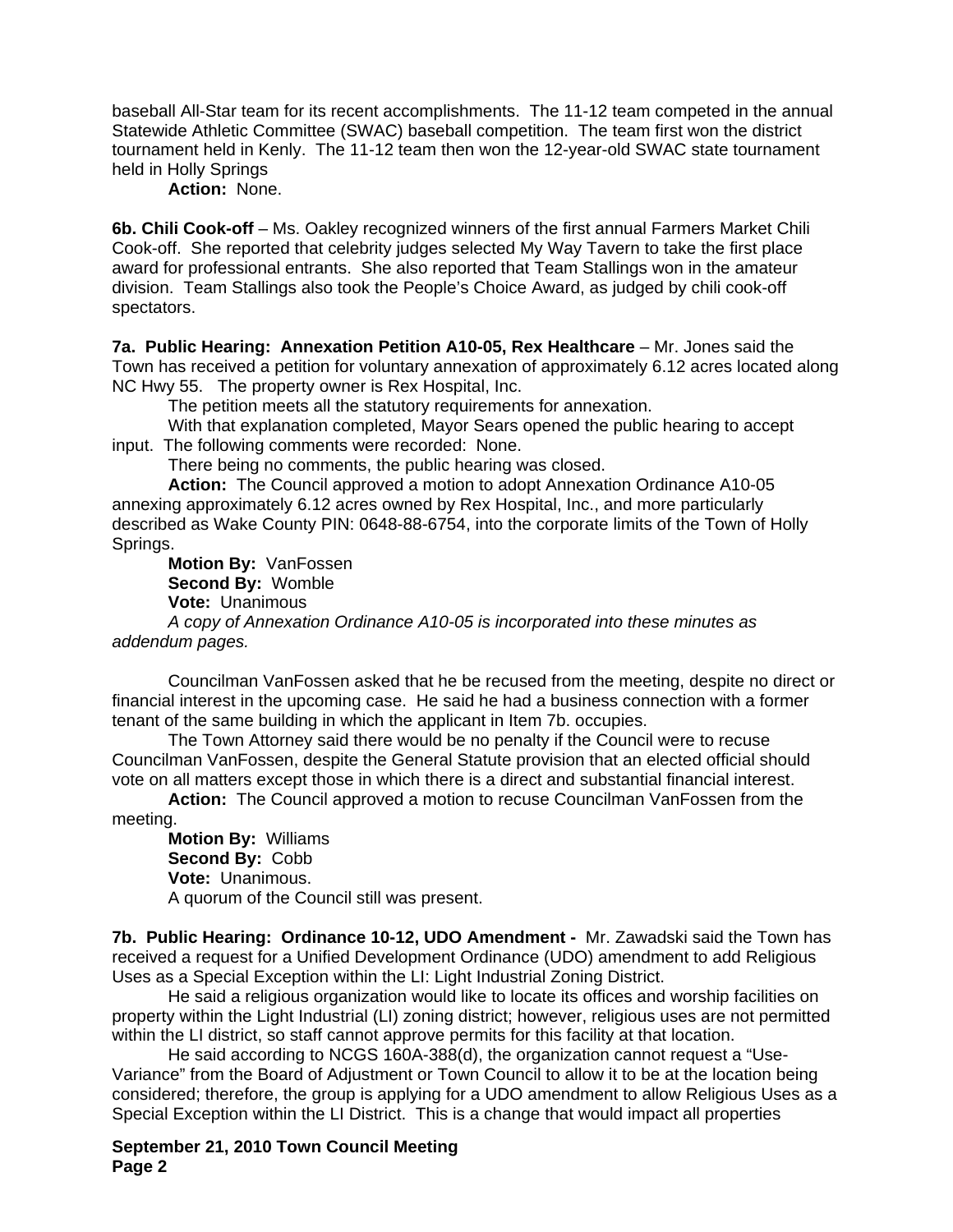currently or in the future zoned LI.

Mr. Zawadski said it is upon this fact that staff's review and consideration is based.

 The Planning Board and staff have reviewed the request and both recommend that the UDO not be amended.

 He said according to UDO Section 4.02, the intent of the LI district is: "to provide for development of assembly and light manufacturing or processing facilities which may require limited amounts of outdoor storage. Permitted uses in this district tend to generate heavy traffic, require extensive community facilities, and may require limited amounts of outdoor storage. The LI District also is intended to function as a transitional district between the more intense general industrial districts and other less intense districts."

 According to the Vision Holly Springs, Town of Holly Springs Comprehensive Plan: Future Land Use Section, Business Parks are "to promote a sustainable local economy through a balanced tax base and to create jobs for residents, the Future Land Use Plan seeks to strategically maximize land allocated to commercial and light industrial development."

 He said the Light Industrial district permits a range of uses that include minor automotive repair, office, and light industrial as Primary Uses with major automotive repair, service businesses that compliment industrial uses/employees of such facilities, limited recreational facilities, and limited retail uses as Special Exceptions. Currently there are no uses that have large assemblies of people designated as a Primary or Special Exception use.

 Currently, Mr. Zawadski said, the UDO permits Religious Uses as a Special Exception Use in all Residential Districts and as a Primary Use (of right) in the TV: Town Village, LB: Local Business District, and CB: Community Business District. Religious uses are allowed in nine of the 15 zoning districts in Holly Springs, Mr. Zawadski said.

 He said it is staff's opinion that the residential and commercial zoning districts are the most appropriate districts for religious uses. These zoning districts provide a more compatible environment for religious uses since they are located in close proximity to residential neighborhoods and do not have the potential to be intermingled with high traffic and truck volume uses that occur in an industrial district or uses that may be noisy, have odors, outdoor operations, or in other ways that could potentially negatively impact a religious use that has a large assembly of people on a regular basis. In addition, having facilities with high volume car traffic and large assemblies of people may preclude certain businesses from locating in the business park.

 When the UDO was written in 2002, Mr. Zawadski said, religious uses were added to some of the commercial districts since previously, religious uses were allowed only in residential districts. Such uses were intentionally omitted from the industrial districts as the Town has limited industrial areas and wanted to ensure that these areas are preserved for business opportunities.

 Mr. Zawadski said additionally, there are very few remaining LI parcels within the town limits and staff's opinion is that this zoning district be reserved for companies that produce goods and/or services and generate jobs that are consistent with typical business park operations.

 Amending the UDO would change this long-standing approach to the build-out of the business parks within the Town as amending the UDO affects all parcels that are (and will be) zoned Light Industrial, not just one parcel of land.

Mr. Zawadski showed zoning maps that illustrated the amount of property that exists in Holly Springs where religious uses already are permitted. He also showed a map that illustrated how little property is zoned industrial

Ms. Mizelle addressed the Council to point out how the town has spent several millions of dollars to improve Holly Springs Business Park to attract jobs and tax base. She said the return on that investment might be higher with a job-generating business. She said parking could be a problem if a neighboring business were to be a 24/7operation. She noted that the Town has spent considerable effort in branding Holly Springs Business Park as a high-tech and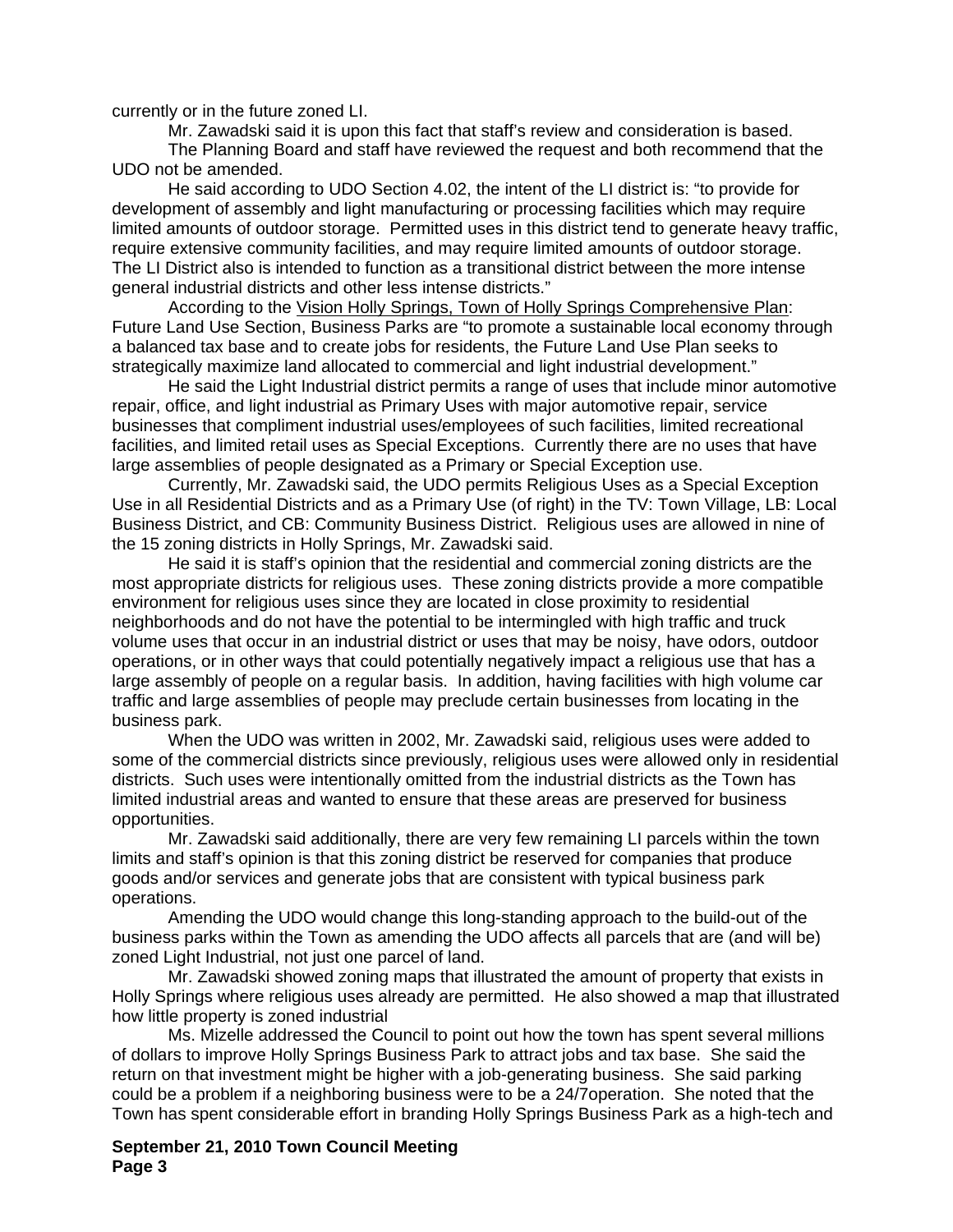bio-tech center, and religious uses would not be consistent with those themes.

At this time, the applicant addressed the Council.

 Kyle Greer explained that the subject property is the only facility currently available in Holly Springs that will accommodate Hope Community Church. He said the church would not be eliminating the property as tax base because the church would be leasing the building. The owner, he said, would still pay property taxes. He said the church would not be buying property in the Light Industrial zone – and reducing the town's inventory of light industrial land – because the land would be too expensive.

 Mr. Greer added that he feels that Holly Springs should allow religious uses in the light industrial zone because a lot of other towns do so. He added that the church would be helping the local economy by providing building owners with good-paying tenants in vacant buildings.

 Stephen Spazado, land planner -- Representing the church, Mr. Spazado said the church is asking that religious uses be allowed in the light industrial district as a special exception use and not as a primary use. The special exception use procedure, he pointed out, would provide the town protection from negative impacts to the business park.

 The pastor of Hope Community Church then addressed the Council. He said the church has 8,000 members and has a philosophy that emphasizes community service and investment. He said he feels the church's positive contributions to the community.

 Mr. Schifano warned the Council to avoid hearing input specific to Hope Community Church since state law prohibits them from considering site specific information when making zoning decisions.

 Charles Paul, Wilmington – Mr. Paul, representing the building owner, said the bank would not have a problem with a church's occupying the building because churches generally are very good tenants. He said the developer is having difficulties filling the building, and it was an expensive project. In today's economic climate, he said, the zoning change would make sense for the town.

With that explanation completed, Mayor Sears opened the public hearing to accept input. The following comments were recorded:

Guy Sorrell, 228 Brookberry Road – Mr. Sorrell lives in Holly Springs and works in the business park at Novartis. He spoke in favor of the church and the UDO amendment that would allow the church's request.

Mike Lewis, Raleigh – Mr. Lewis said he seconded Mr. Sorrell's comments.

Donna Jennings, 400 W. Elm – Ms. Jennings said seconded Mr. Sorrell's comments.

David Lanuti, 105 Owl Creek – Mr. Lanuti is a teacher at Holly Springs High School and spoke in favor of the church and the generous spirit exhibited by the church.

Dan Courtine, Fuquay-Varina – Mr. Courtine highlighted services of the church to the community. He said the church also would hire employees, providing jobs in the community. He said the church membership has a strong economic impact in Holly Springs. He closed by saying that the church also brings about non-monetary changes in lives. He said if the UDO were amended and the church is allowed to have the permanent location it seeks, then it could do more community service.

Lisa Piazza, 116 Holly Thorne Trace – Ms. Piazza provided information specific to Hope Community Church and its community spirit.

Abel Zakberg, 161 Tradition Trail – As a businessman, Mr. Zakberg said he does not believe Holly Springs Business Park is the appropriate location for religious uses. He said the park already has issues with infrastructure. He said he thinks Hope Community Church is a wonderful congregation, but he thinks the church should find another location.

There being no further comments, the public hearing was closed.

Councilman Sack said the group is great but the question before the Town Council is whether to amend the UDO. He said the Town is trying hard to attract workplaces, and space is limited. He said this situation is not the same as other communities where there is a lot of properties where storefront churches can locate.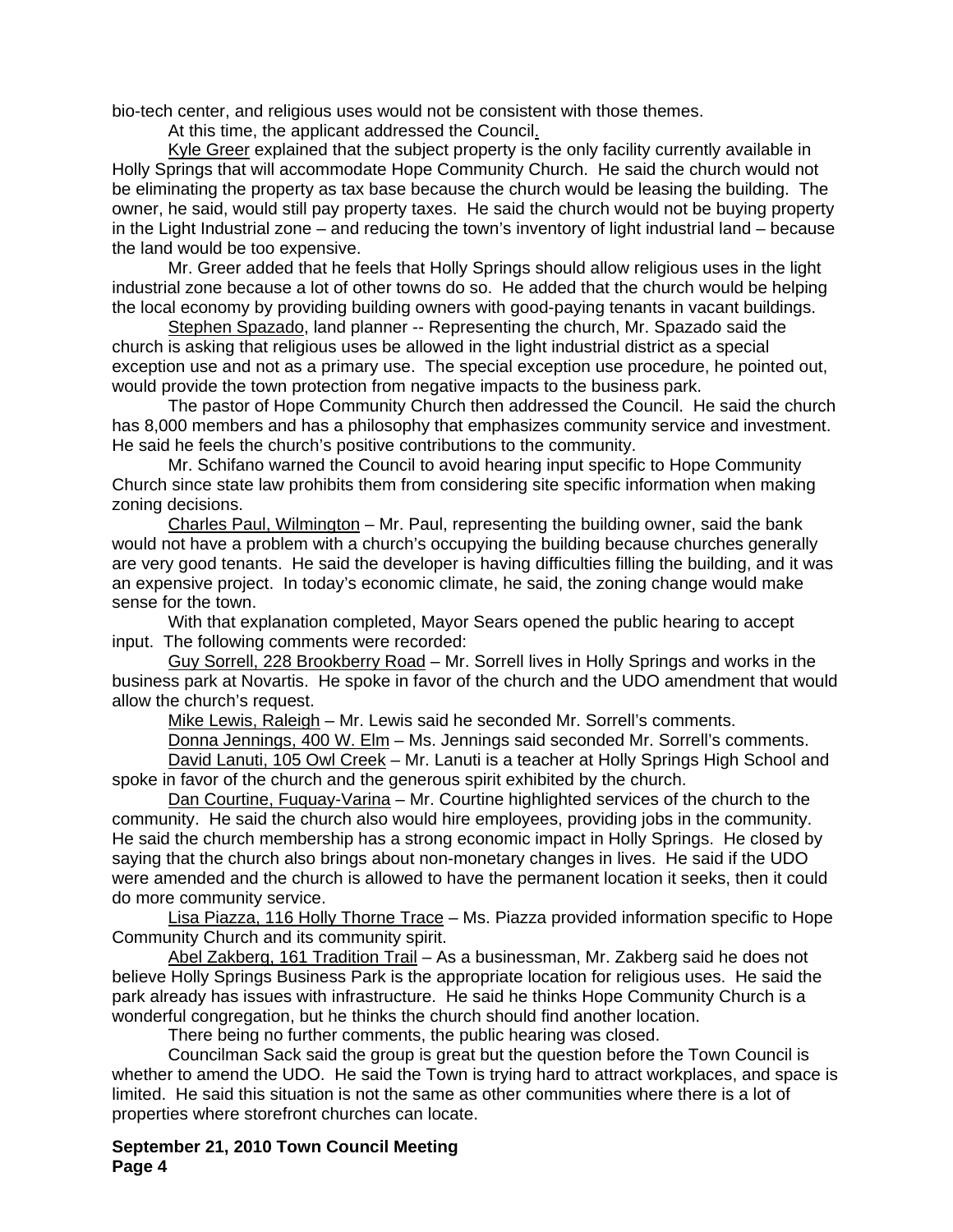He said the Council had to separate Hope Community Church from the question of changing the LI zoning district. He said he would rather have Hope Community Church stay in Holly Springs; however, he does not think the Council should change the UDO.

Councilwoman Williams said Holly Springs Business Park is the town's only area exclusively dedicated to the creation of jobs and taxbase. Since nine out of the town's 15 zoning districts allow churches, she does not believe the Light Industrial zone needs to be changed.

Councilman Womble said the church's needs are temporary, but the change to the UDO would be permanent. That said, Councilman Womble said he also was very impressed by how the church has helped the community, so he would change his mind and allow the amendment.

Councilman Cobb said Hope Community Church is great, so the decision is difficult. He said the decision that would be good for Hope Community Church cannot be reconciled with what he believes is best long-term for the town. He said the lack of land available in Holly Springs for uses that will attract jobs and tax base is so very limited.

Mr. Zawadski reported that the Planning Board had reviewed the petition and voted 6-2 to recommend that the UDO not be amended. He said those who voted in the majority expressed that they felt the Holly Springs Business Park should be reserved for business uses.

Councilman Cobb said he feels that Hope is an extraordinary church. He asked the Town Attorney if would be possible to approve a motion to change the town's UDO for a certain amount of time with a sunset clause of sorts that would expire when Hope no longer would need to be located in the business park.

Mr. Schifano said that would not be possible.

**Action #1:** The Council approved to accept the following statement as true: "*The requested UDO Text Amendment is not consistent with the Vision Holly Springs Comprehensive Plan Future Land Use section regarding Business Park designations."* 

**Motion By:** Sack

**Second By:** Cobb

**Vote:** The motion carried, following a 3-1 vote. Councilmen Cobb and Sack and Councilwoman Williams voted for the motion. Councilman Womble voted against.

 **Action #2:** The Council approved a motion to not adopt proposed Ordinance 10-12, which denies UDO Text Amendment #10-UD0-10 to modify the text of UDO Section 4.02 Light Industrial District as submitted by Hope Community Church.

**Motion By:** Cobb

**Second By:** Sack

**Vote:** The motion carried, following a 3-1 vote. Councilmen Cobb and Sack and Councilwoman Williams voted for the motion. Councilman Womble voted against.

 At this time, the Council approved a motion to readmit Councilman VanFossen into the meeting.

**Motion By:** Cobb **Second By:** Sack **Vote:** Unanimous.

**8. Certificate of Achievement for Excellence in Financial Reporting Award -** Mr. Holland said the Certificate of Achievement for Excellence in Financial Reporting has been awarded to the Town of Holly Springs Finance Department by the Government Finance Officers Association (GFOA) of the United States and Canada for its comprehensive annual financial report (CAFR.)

 He said the Certificate of Achievement is the highest form of recognition in the area of governmental accounting and financial reporting, and its attainment represents a significant accomplishment by a government, its management and its financial office staff.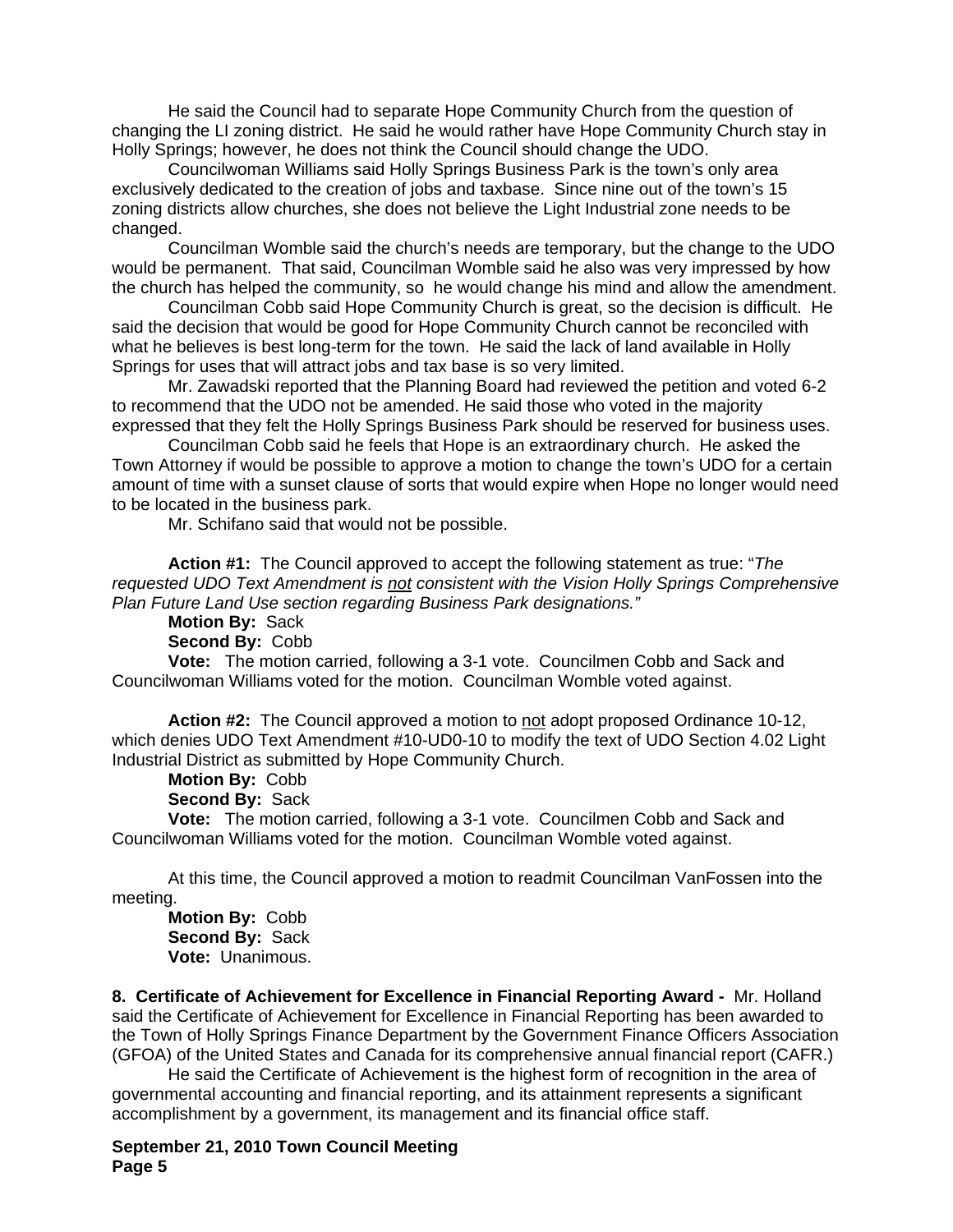Mr. Holland said this is the fifth year that the Town of Holly Springs has earned this prestigious award. He then introduced for recognition members of the Town's Finance Department, who all contributed to this achievement.

**Action:** None.

**9. Consent Agenda:** The Council approved a motion to approve all items on the Consent Agenda. The motion carried following a motion by Councilman Sack, a second by Councilman Cobb and a unanimous vote. The following actions were affected:

9a. Minutes – The Council approved minutes of the Council's regular meetings held Aug. 17 and Sept. 7, 2010.

9b. Budget Amendment Report -- The Council received a monthly report of amendments to the FY 2010-11 budget approved by the town manager. *A* c*opy of the budget amendments report is incorporated into these minutes as an addendum page.*

9c. W.E. Hunt Community Center Security Contract – The Council approved to retain Sonitrol for the installation and monthly monitoring of security equipment in the new W.E. Hunt Community Center*.* 

9d. Special Town Council Meeting. - The Council set a special meeting of the Town Council for 5:30 p.m. Tuesday, Oct. 19, 2010 for a growth and development workshop.

9e. Wastewater Treatment Plant Contract Change Order #11 - The Council approved construction contract Change Order 11 in the wastewater treatment plant expansion project.

9f. Resolution 10-26 - The Council adopted Resolution 10-26 directing the town clerk to investigate the sufficiency of annexation petition A10-06 and setting a public hearing on the question of annexation for Tuesday, Oct. 19, 2010. *A* c*opy of Resolution 10-26 is incorporated into these minutes as an addendum page.*

9g. Budget Amendment, \$1,500 - The Council adopted an amendment to FY 2010-11 budget in the amount of \$1,500 to receive proceeds for advertising sales for the law enforcement calendar. *A* c*opy of the budget amendment is incorporated into these minutes as an addendum page.*

**10a. G. B. Alford Hwy. Speed Limit reduction** – Ms. Sudano said the developer of Pecan Grove apartments has made a request for the Town to ask NCDOT for a speed limit reduction from 55 mph to 45 mph in the southern part of Holly Springs' jurisdiction along G.B. Alford Highway. The area is experiencing increased development, and typically this is one of the drivers that would justify a speed limit reduction.

 Currently the speed limit along the southern end of the Bypass - transitioning onto NC55 in this area - is 55 mph. Further south – near the Fuquay-Varina Town limits – the speed limit reduces to 45 mph.

**Action:** The Council approved a motion to request a speed reduction on Hwy. 55 from 55 miles per hour to 45 miles per hour in front of the developing areas to the south.

**Motion By:** Sack

**Second By:** Cobb

**Vote:** The motion carried, following a 4-1 vote. Councilmen Cobb, Womble and Sack and Councilwoman Williams voted for the motion. Councilman VanFossen voted against.

**10b. Cemetery Enhancement Plan –** Mr. Dean said the FY 2010-11 approved budget included some enhancements to the Holly Spring Cemetery. After discussion with the Town Manager, a design was prepared that includes new signage, columns, and fencing. Initial funding was approved in the budget in the amount of \$8,000; however, after contacting several vendors for pricing, additional funds are needed in the amount of \$17,000 for a total project cost of \$25,000.

 Mr. Dean said future additional improvements will be planned to include clearing, roadway improvements (gravel or paving) and plot identification markers. No schedule has been developed for this yet.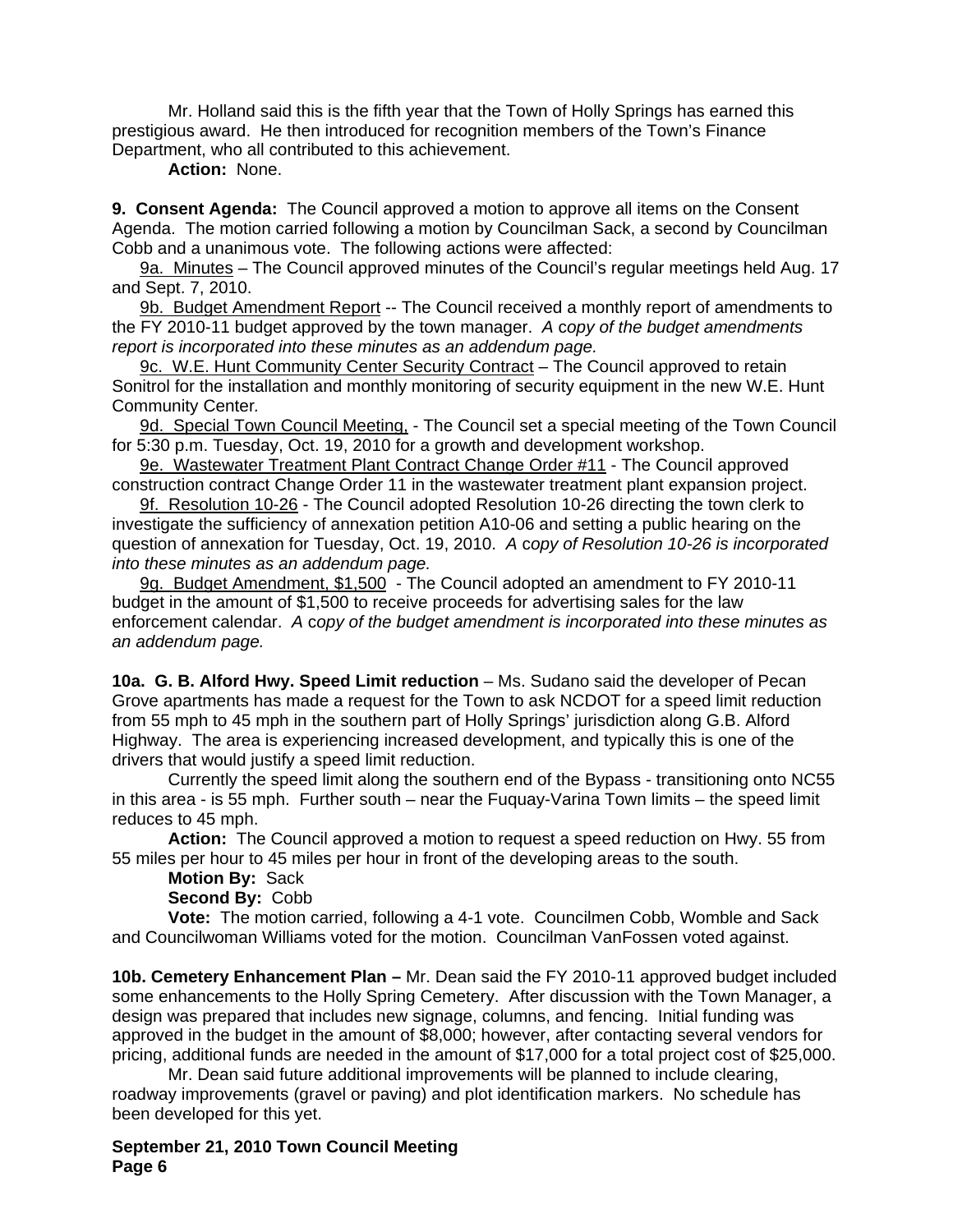**Action:** The Council approved a motion to adopt an amendment to the FY 2010-11 budget in the amount of \$17,000 to provide a total project cost of \$25,000 for the first phase in the cemetery enhancement project.

**Motion By:** Womble **Second By:** Williams **Vote:** Unanimous.

*A* c*opy of the budget amendment is incorporated into these minutes as an addendum page.*

**10c. Phase III Sidewalk Project** *–* Ms. Sudano said this past March, the Town Council approved a location plan for this project. Plans and plats for this project have since then been completed and permits secured, and it is now ready to enter into the next phases of project development. With this in mind, asked for the authorization of additional funds to cover various legal expenses associated with the project. A total of \$35,000 is being requested.

She said this project is planned to be advertised for construction next spring.

 This is the last phase of a three-part sidewalk and greenway project for which the Parks and Recreation Department secured a grant.

**Action:** The Council approved a motion to adopt an amendment to the FY 2010-11 budget in the amount of \$35,000 to cover legal expenses associated with the Phase III sidewalk project.

**Motion By:** VanFossen **Second By:** Cobb **Vote:** Unanimous.

*A* c*opy of the budget amendment is incorporated into these minutes as an addendum page.*

**10d. Board of Adjustment Appointment -** Ms. Clapp said that Ms. Cynthia Gibbons, a longtime and in-town regular member of the Board of Adjustment has resigned due to the fact that she is moving out of state. Her term is due to expire on Dec. 31, 2011.

**Action:** The Council approved a motion to appoint alternate Board of Adjustment member Vinnie D'Agostino to fill the remainder of a vacated term for an in-town regular member of the Board of Adjustment with a term ending Dec. 31, 2011.

**Motion By:** VanFossen **Second By:** Womble **Vote:** Unanimous.

**Action:** The Council approved a motion to appoint Russ Wallace to fill the remainder of a term vacated by Vinnie D'Agostino for an in-town alternate member of the Board of Adjustment with a term ending Dec. 31, 2011.

**Motion By:** Womble **Second By:** Williams **Vote:** Unanimous.

**10e. I-540 Alignment** – Mr. Dean explained that on Sept. 22, the North Carolina Department of Transportation would hold an educational workshop at Holly Springs High School to discuss the southern phase of I-540, which will connect the final phase of the loop.

 It appears that one of the options NCDOT is considering would bring I-540 down a portion of Bass Lake Road, which would impact a large area of Town. Another option would impact the Sunset Lake Road area.

 The original protected corridor to the north has been in place for two decades, and all of the town's planning documents have included this design in all developments affecting those properties.

 The alternatives routes proposal would have negative effects on both current and future citizens and would not be in the best interest of the Town, Mr. Dean said. He asked the Council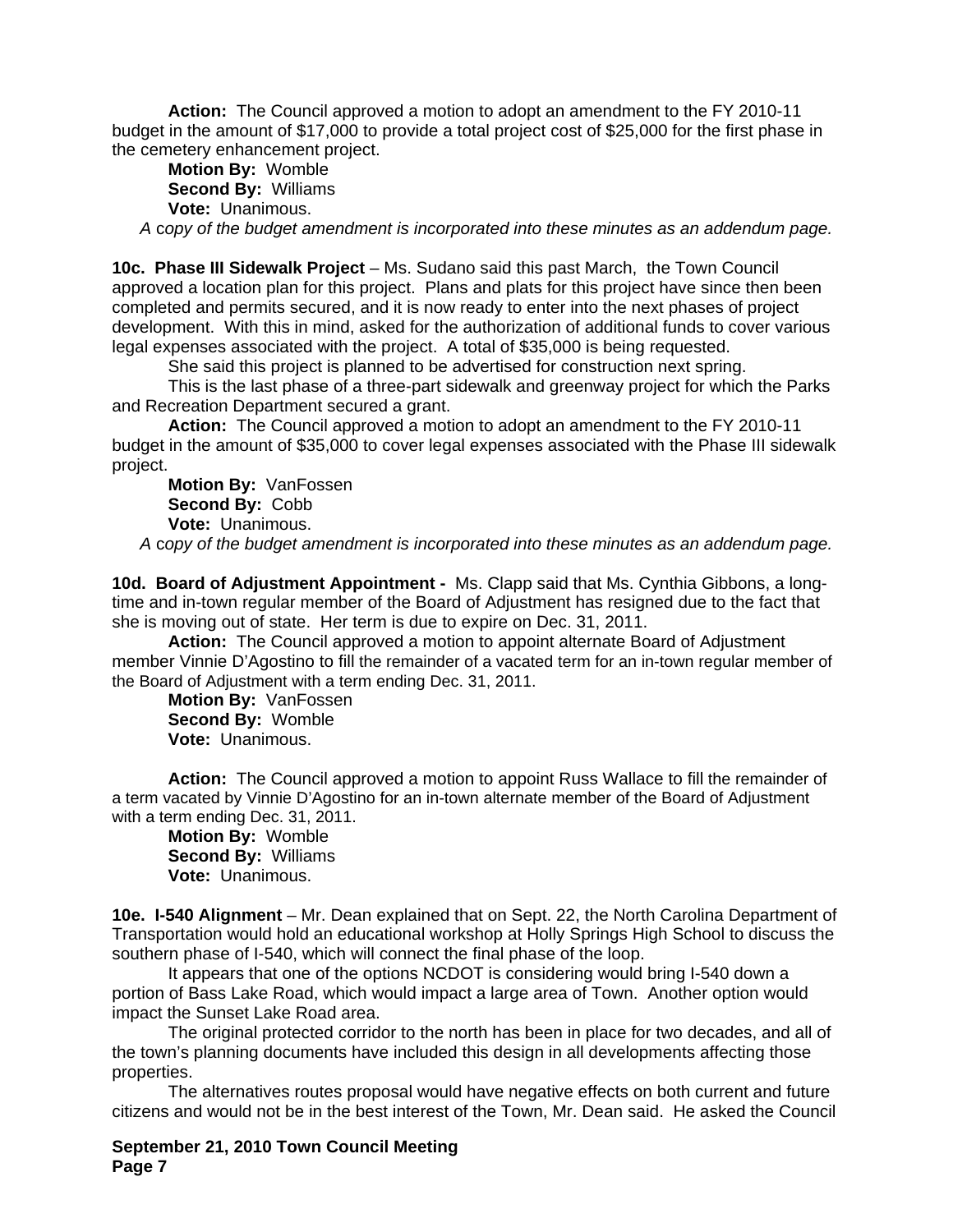to adopt a resolution supporting the road project and endorsing only the original protected corridor.

**Action:** The Council approved a motion to adopt Resolution 10-27 supporting the original Orange Corridor as the preferred alignment for the southern phase of the I-540 expressway and urging the N.C. Turnpike Authority to abandon both the blue and purple alternative alignments.

**Motion By:** Sack **Second By:** Womble **Vote:** Unanimous. *A copy of Resolution 10-27 is incorporated into these minutes as an addendum page.* 

**11. Other Business:** Mayor Sears announced that Town Clerk Joni Powell had attained the master municipal clerk designation.

**12. Manager's Report:** Mr. Dean reported on Dog Days in the Park Saturday; Bass Lake Days next weekend; and HollyFest on Oct. 30.

**13. Closed Session:** The Council entered into Closed Session, pursuant to NCGS 143- 318.11(a)(3), to discuss a matter of potential litigation by the New Hill Community Association with respect to the Western Wake Partnership.

**Motion By:** Sack **Second By:** Cobb **Vote:** Unanimous.

## *General Account of Sept. 21, 2010 Closed Session*

 In Closed Session, Mr. Schifano reported that the New Hill Community Center had filed an administrative review lawsuit in the Western Wake Partnership water reclamation facility project. He suggested this, together with the burgeoning expense of the project and the Town's parallel plans to pursue a Harris Lake discharge, might make it a good time for the town of Holly Springs to decide whether it would continue in the Western Wake Partnership.

 The project, he pointed out, is of benefit to the remaining partners and would serve only as a conduit of sorts for the Town of Holly Springs. The Town could save millions of dollars by pursuing its other options.

 Legally, Mr. Schifano said, the Town could withdraw in accordance with its agreement with Cary, Apex and Morrisville and pay its proportionate share of expenses up until the time the Town withdraws. Ms. Sudano estimated this cost could be as high as \$2 million, but she added that the ultimate savings between the Western Wake project and the Town's options to continue discharging into Utley Creek, combined with its reuse system and a possible eventual discharge into Harris Lake more than made the withdrawal worth it. The local solution is estimated at \$17 million.

 Council members discussed its options and decided that remaining in the Western Wake Partnership represented the worst-case-scenario for the Town with a pricetag of at least \$45 million. They decided to withdraw from the partnership and pay the Town's balance to satisfy its obligations.

 No action was taken in Closed Session, other than a motion to return to Open Session. **Motion By:** Williams

**Second By:** Sack

**Vote:** Unanimous.

## *End, General Account*

 In Open Session, the Council approved a motion authorizing the Town Attorney and Clerk to notify the Towns of Apex, Cary and Morrisville that the Town of Holly Springs would be